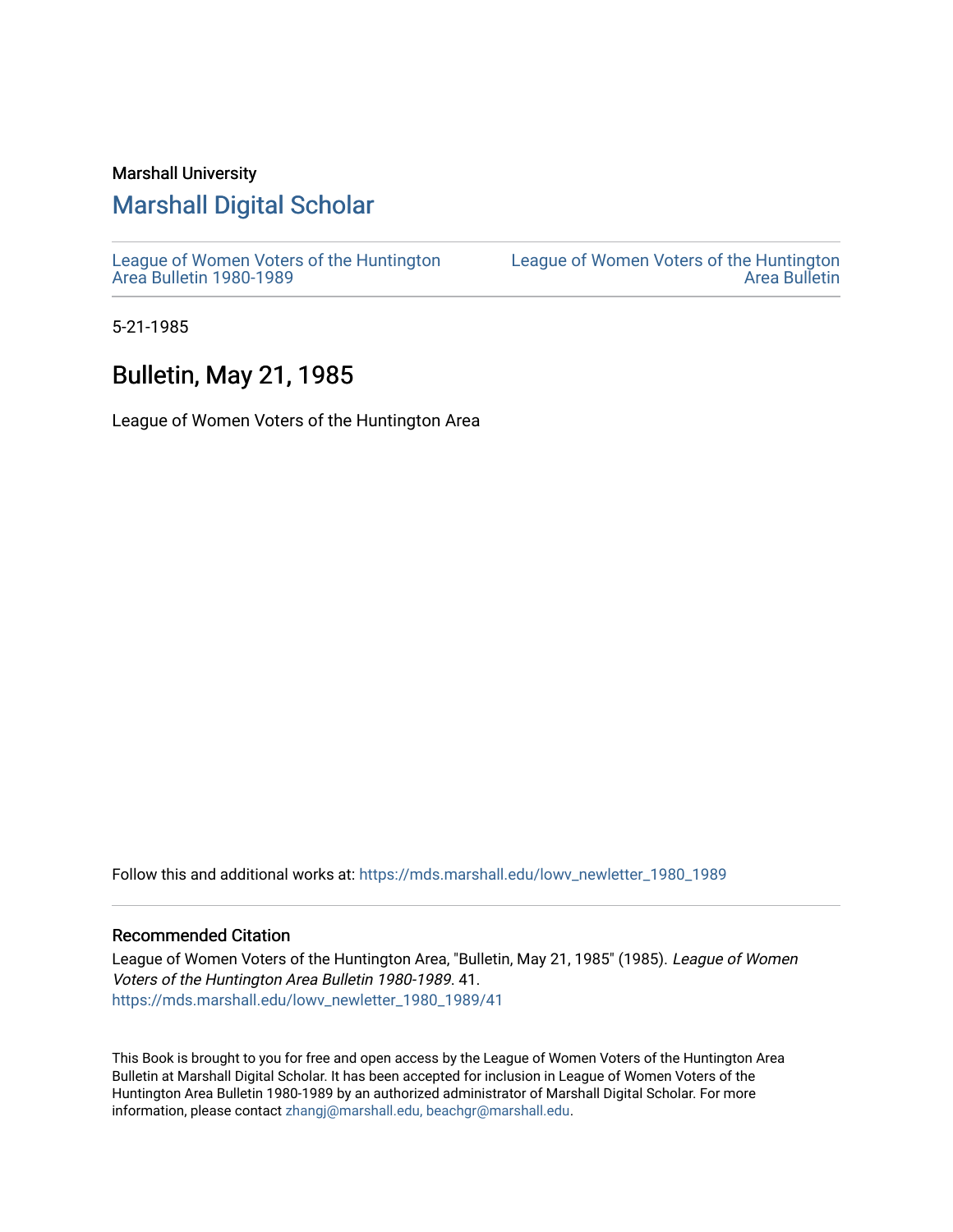

## **Huntington Area League of Women Voters**

**BULLETIN MAY 21, 1985**

**\* \* \* CALENDAR \* \* \***

Tuesday 22 10:00 - 11:00 pm

**Wednesday 23 7:00 . pm**

**JUNE**

**MAY**

**Tuesday 4**

**WPBY-TV (33) production: Huntington City Charter: Pros and Cons. Background and discussion of proposed Charter. The League** will be represented on the panel.

Children At Risk. Public meeting, First Hunting ton National Bank, third floor (use mini-bank **entrance).**

**ELECTION DAY, Huntington: City Council and** Proposed Charter. It's also Election Day in **Barboursville. The League w ill provide a** C call-in service at WOWK-TV (13).

### *Speakers and Special Events*

**The Huntington Area League of Women Voters w ill present a meeting on Children At Risk** Thursday, May 23 at 7:00pm. The meeting will bring together speakers to address factors which cause a child to fall into the "high-risk" category. Representatives of **the Prestera Center, the Probation Dept., the Dept, of Human Services, Time-Out and** the School System will discuss how and why children come into contact with our Court **system. Parents, teachers, students, community leaders, and a ll interested individuals are urged to attend.**

**++++++++++++++++++++++++++++++++++++++++++++++++++++++++++++++++++++++++++++++++++++'++++++**

\*\*\*\*\*

**League Members on TV!!**

**League members have appeared recently on Channel 13's "Action Newsmakers" program at 6;30am. Subjects discussed included International Relations (Nancy Taylor and C la ir Matz); City Charter (Helen Gibbins); and High Risk Youth (Beth Bauserman).**

Helen Gibbins was interviewed for Channel **13's news series on the proposed charter, to be broadcast the week before the election.**

Linda Rowe will appear on Channel 33, May 22 **at 10:00pm on the proposed charter. Betty** Barrett will apear on Channel 13, June 2 **at 5:30pm, also on the proposed charter.**

**Barbara Cienfuegos 522-7503**



**♦Don't forget to vote June 4 in the Barboursville or Huntington election!**

- \*If you will be out of town June 4, be **certain to vote absentee.**
- \*Note on Timelines: if the proposed **Huntington Charter passes, the Juneelected councill members will be in office** through 1985. In Sept., 1985 there will **be primary elections in both parties and** in Nov. there will be a general election. New officers will take office in 1986.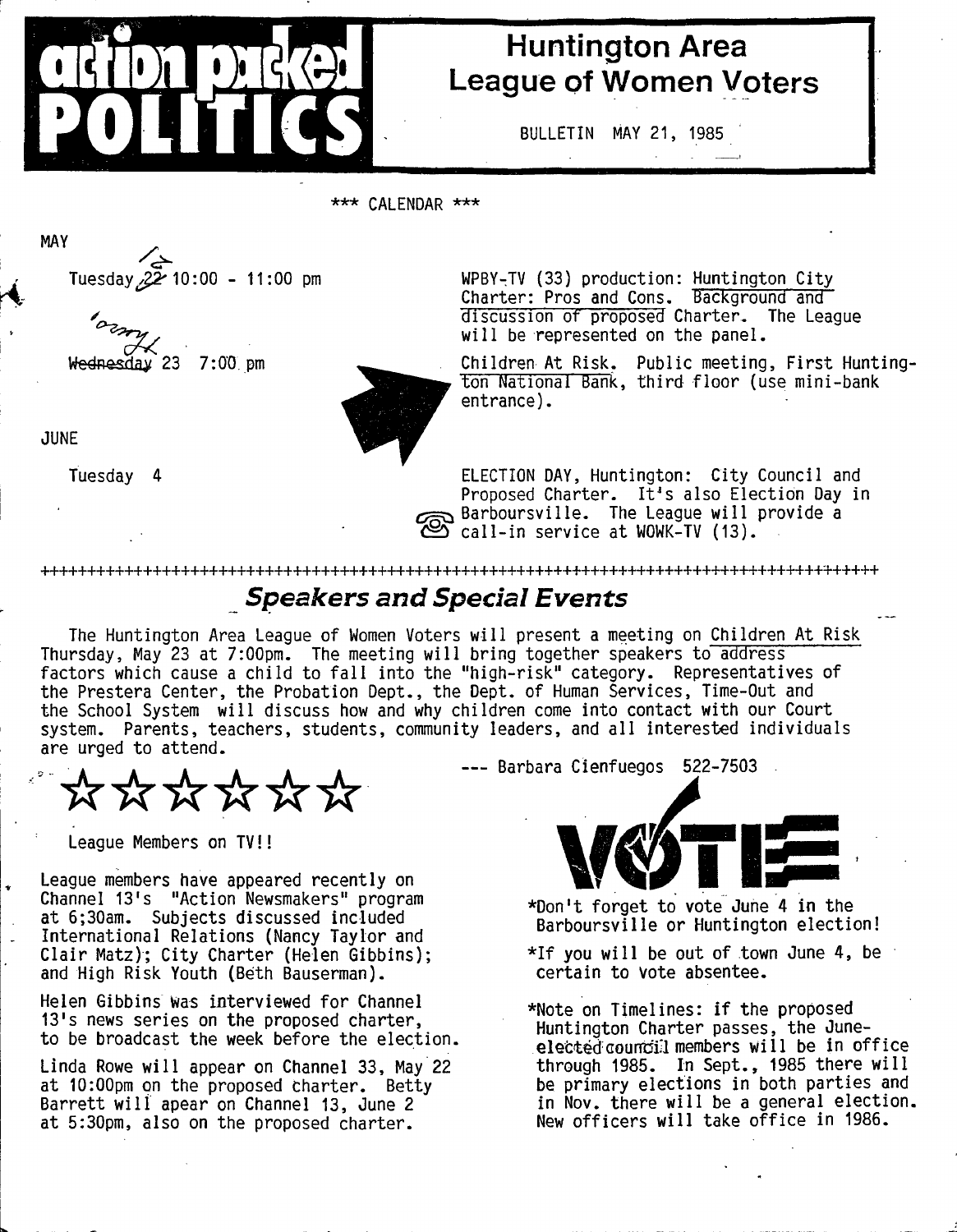# **Message from the President**

**June 4, 1985 could be a turning point for Huntington. Voters will be deciding on** whether to return Huntington to a strong mayor form of government as well as voting for **c ity council members.**

**The League of Women Voters of Huntington opposes the charter change. We believe that** an administrator, trained and experienced in city management, will be more likely to run the city efficiently, comprehensively, and fairly than an elected mayor. In the present age, city management requires many new skills in addition to the traditional ones, skills such as negotiation, planning and evaluation, labor relations, and grantmanship.

**in the 1950's under the strong mayor form of government, Huntington was in' debt,** several city officials were indicted, and services were intermittent. The League was in**volved in helping to bring about a charter change. In 1957 Huntington started operating under the council-manager form of government.**

Since the 1950's there have been many efforts to change our form of government back to the strong mayor form. These efforts came to fruition last fall when a majority of **the elected charter board favored the strong mayor form of government.**

**In addition to the League's opposition to the strong mayor form, we also oppose** the propsed charter because of its return to partisan politics. We believe party labels have nothing to do with providing city services and are more likely to lead to patronage **and favoritism .**

**We also fear that returning to a c ity council predominantly made up of members** elected only by their own district will lead to trade-offs and provincialism rather than looking to the good of the whole city.

We have included with this Bulletin the comparison of the present and proposed charters. (Please make a correction on the one mailed with the last Bulletin; Under the Proposed Charter, Qualifications of the Mayor, "Registered Voter" should read "Qualified Elector." The change was made in this mailing.}

**We hope you w ill share th is comparison with friends and neighbors. The League gives duplicating permission to those who wish to reproduce this comparison.**

**— Helen Gibbins, 736-3287**

#### Reducing Hazardous Wastes

West Virginians concerned about possible dangers involving hazardous materials can obtain information on them from the League of Women Voters of West Virginia. Use **of a "Hazardous Materials and Hazardous Waste Education Kit" is being offered to the public — free of charge — by the League. The k it contains information about hazardous**



**Let Congressman Rahall and Senators Byrd and Rockefeller know of your** support for the Civil Rights Restora**tion, Act of 1985. (See the National VOTER, Spring 1985 or call Beth Bauserman or Barbara Cienfuegos.) Both Sen. Rockefeller and Congressman Rahall are cosponsors, but they need to be thanked and to know that there** is constituent support for this important bill. ۰,

**household and in dustrial m aterials and wastes, including planning, management, regulation,** transportation, and "incident response" information. Also in the kit are a "Leader's Guide" **fo r a c tiv itie s , suggested program formats, a bibliography of information sources and a lis t of "resource people."**

#

The "Hazardous Materials and Hazardous **Waste Education Kit" is available on loan through** every county WVU Extension Office, Regional Planning and Development Council Office, and Dept. of Natural Resources District Office -**as well as through the state or local League of Women Voters.**

\*\*\*\*\*Call Betty Barrett, 525-5911, if you can helm with the Election Day Call-In. \*\*\*\*\*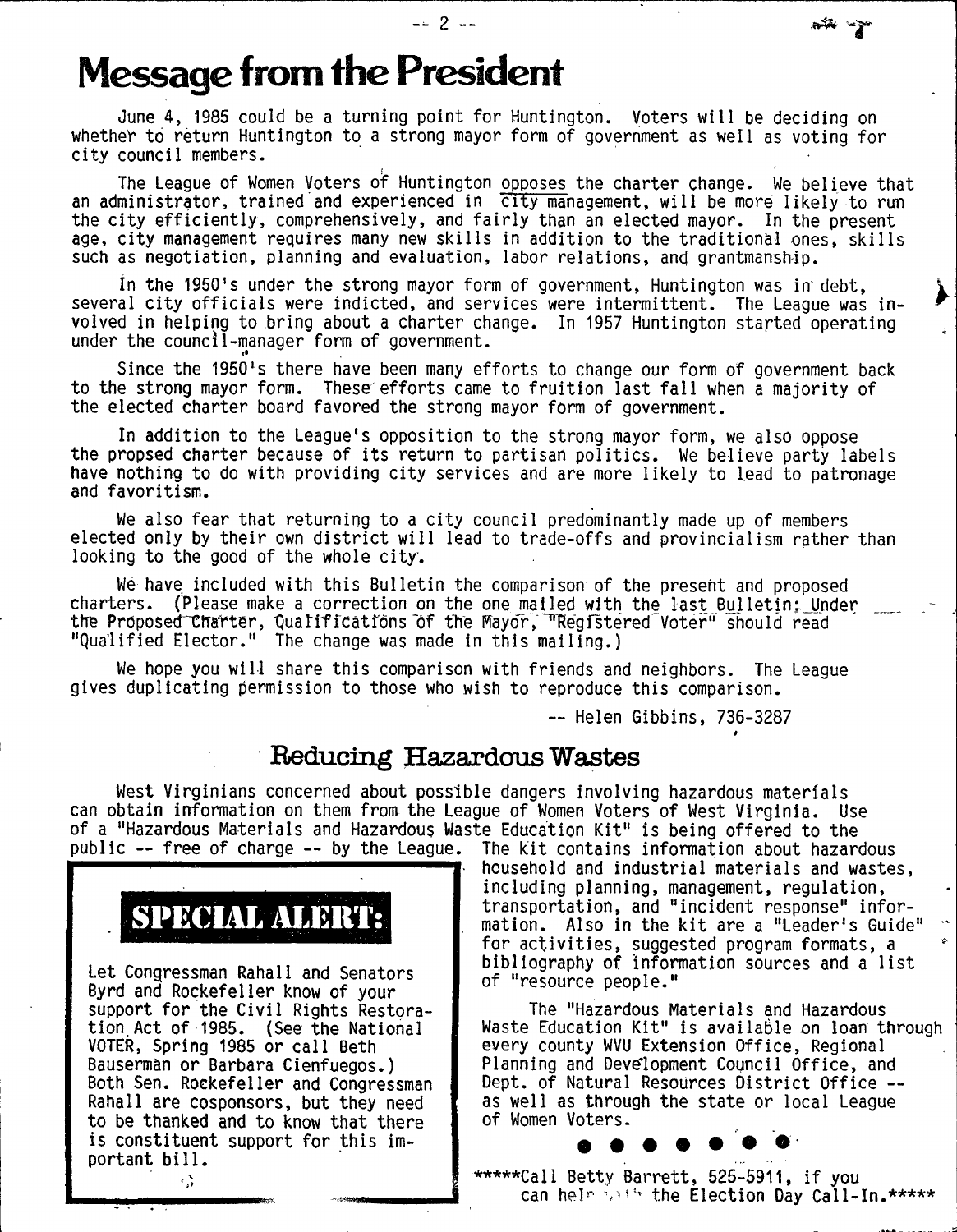## **HUNTINGTON ELECTION**

**JUNE 4, 1985**

 $\sum_{i=1}^{n}$ 

 $\ddot{\phantom{1}}$ 



Election of 7 council members and a "yes" or "no" vote on the proposed strong**mayor charter**

|                                                         | Present Charter                                                                                                                                               | Proposed Charter                                                                                               |
|---------------------------------------------------------|---------------------------------------------------------------------------------------------------------------------------------------------------------------|----------------------------------------------------------------------------------------------------------------|
| Elections                                               | Non-partisan                                                                                                                                                  | Partisan                                                                                                       |
| Chief Administrator                                     | Manager                                                                                                                                                       | Mayor                                                                                                          |
| Chosen by                                               | Council                                                                                                                                                       | Voters                                                                                                         |
| Term                                                    | Will and pleasure of council                                                                                                                                  | 4 years; limited to 3<br>consecutive terms                                                                     |
| Qualifications.                                         | Experience as a city manager or<br>asst. city manager, under a<br>council-manager form of govern-<br>ment. Resident of city, during<br>tenure.                | 25 years of age<br>Qualifiedrelector<br>resident of the city.                                                  |
| Compensation                                            | \$36,000 (1985-86 budget)                                                                                                                                     | $$55,600$ (charter) By ordi-<br>nance council may change the<br>salary for the next term.                      |
| Duties and Powers                                       | Appoints and removes employees                                                                                                                                | Same, except that the council<br>approves appointment of city<br>attorney.                                     |
|                                                         | Prepares and administers budget<br>Makes recommendations to Council<br>Administers personnel policies.                                                        | Same<br>Same<br>Same                                                                                           |
| Veto Power                                              | None                                                                                                                                                          | May veto ordinances and bud-<br>get line items. Takes 2/3 vote<br>of council to override.                      |
| Appointments to<br>Boards, Agencies,<br>and Commissions | Council appoints (but this i<br>power is not stated in the<br>charter)                                                                                        | Except as otherwise provided<br>by general law, the mayor<br>appoints with approval of<br>council.             |
| Council                                                 | 7 members, one from each dis-<br>trict, but elected at large                                                                                                  | 11 members, 2 at large and<br>1 elected from each of 9<br>districts only by the voters<br>within the district. |
| Term                                                    | 4 years                                                                                                                                                       | 4 years, limited to 3<br>consecutive terms                                                                     |
| Compensation                                            | $\zeta \in \mathbb{R}^{d}$<br>\$100 per month. The mayor re-<br>ceives an additional \$100 per<br>month. Salary changes are made<br>by the voters             | \$250 per meeting, not to<br>exceed \$6,000 per year.<br>Salary changes, same as<br>for mayor.                 |
| Duties and Powers                                       | Appoints and removes manager<br>Appoints city clerk<br>Passes ordinances and adopts budget<br>Creates, changes, and abolishes<br>offices, depts. and agencies | Same<br>Same<br>Same<br>May veto mayor's appoint-<br>ments, by 2/3 vote.                                       |

(Information prepared by the League of Women Voters of the Huntington Area)